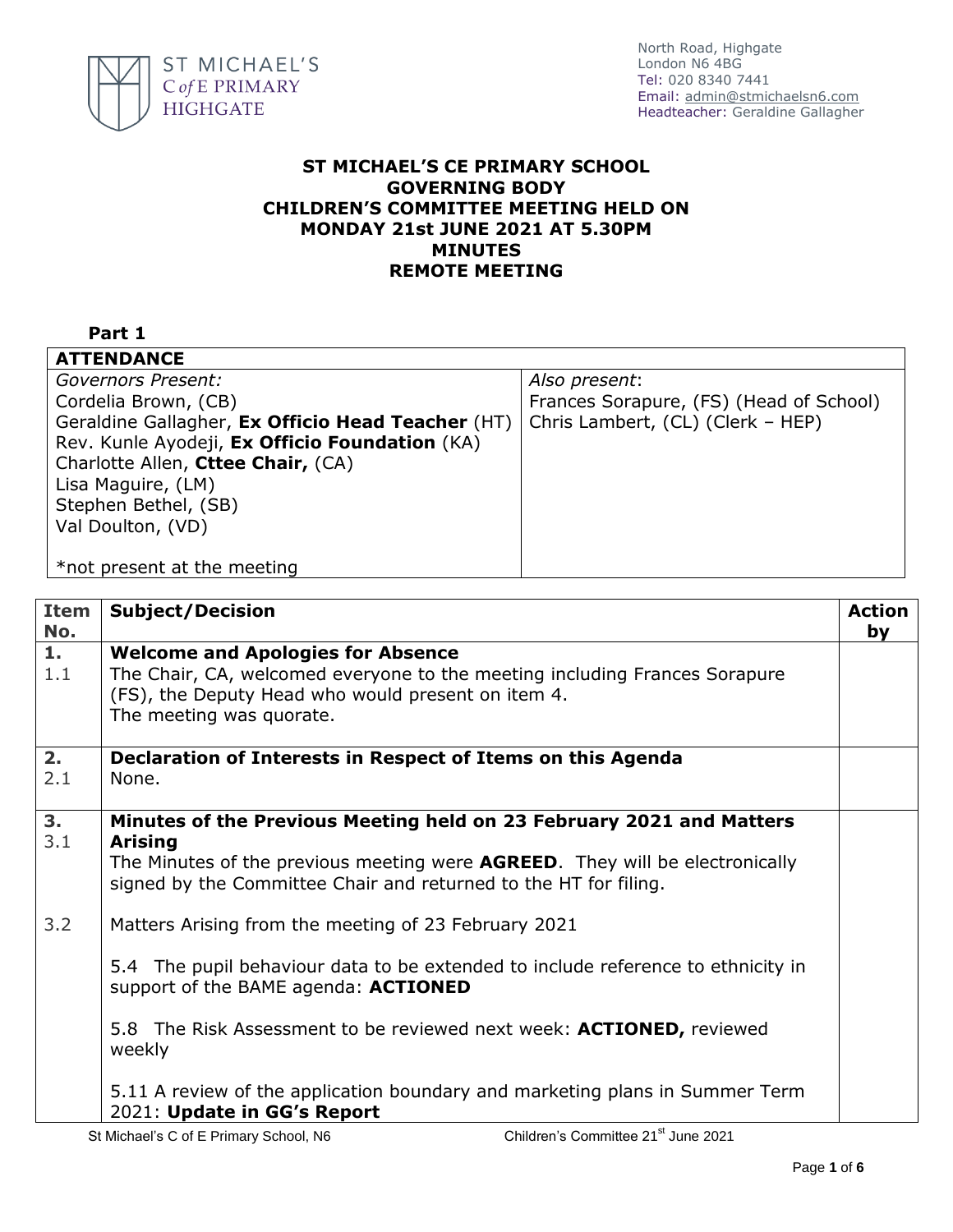

|     | 5.12 The Well-being policy and link governor record of visit to be circulated to    |  |
|-----|-------------------------------------------------------------------------------------|--|
|     | Governors: ACTIONED                                                                 |  |
|     |                                                                                     |  |
| 4.  | <b>Remote Learning Update (verbal report from FS)</b>                               |  |
| 4.1 | Governors received a verbal report from FS supported by a power point               |  |
|     | presentation which detailed the actions taken by the school to deliver its digital  |  |
|     | learning strategy since 23 March 2020.                                              |  |
| 4.2 | The school had to develop and deliver a twin approach to learning: (a) to support   |  |
|     | the children of key workers and vulnerable children who attended school; and (b)    |  |
|     | the children remote learning at home through digital means. The purpose of the      |  |
|     |                                                                                     |  |
|     | presentation was to inform Governors of the planning and delivery of the digital    |  |
|     | platform, in preparation for the expected Ofsted monitoring inspection in Autumn    |  |
|     | 2021.                                                                               |  |
| 4.3 | Governors noted that from March 2020 the Remote Learning plan factored in           |  |
|     | Safeguarding, support to families and the means to monitor pupil engagement as      |  |
|     | well as the digital learning programmes. Pupils were issued learning packs and      |  |
|     | initially access was via the school website. In May google classroom was            |  |
|     | introduced, staff received IT training on the new software to become more           |  |
|     | effective and in due course asynchronous lessons were introduced. In the Autumn     |  |
|     | term year group bubbles were introduced for pupils on site, digital learning        |  |
|     | continued and those few pupils, self-isolating, could access the class teaching via |  |
|     | the digital platform. Teachers, TA's and support staff had embraced the new         |  |
|     | technology and this enabled the pupils both in school and at home to engage in      |  |
|     | the curriculum. In January 2021 40 chrome books and additional resources were       |  |
|     | delivered to those pupils most in need and teaching was delivered across a range    |  |
|     | of methods including real time and at pupil's preferred time of access. In          |  |
|     | anticipation of the DfE roadmap to support school's reopening the digital platform  |  |
|     | has proved most successful enabling all pupils to engage in the curriculum across   |  |
|     | different platforms.                                                                |  |
| 4.4 | FS explained the key considerations in developing the digital platform:             |  |
|     | safeguarding, communication and support to parents, technology supply to those      |  |
|     | pupils in need, monitoring of teaching performance, support peer interaction,       |  |
|     | marking, feedback and assessment. The school had placed an emphasis on              |  |
|     | maintaining regular, supportive communication with parents and the wider school     |  |
|     | community and the website was used to inform all of the actions taken by the        |  |
|     | school to maintain its focus on learning. The digital platform was supported by a   |  |
|     | range of updated policies including the remote learning policy, on line safety      |  |
|     | policy, behaviour policy and attendance policy.                                     |  |
| 4.5 | Governors noted the emphasis given to encouraging reading via small group work      |  |
|     | using digital learning and parents were informed how to use the accelerated reader  |  |
|     | programme. A daily pupil attendance register was maintained and follow up action    |  |
|     | taken as required.                                                                  |  |
| 4.6 |                                                                                     |  |
|     | It was noted that in a satisfaction survey of the digital platform 62% of parents   |  |
|     | were very satisfied, 67% of children said the platform was easy to use and 48% of   |  |
|     | children agreed that support was available, as required.                            |  |
| 4.7 | Governors were impressed by the rapid development of the digital platform since     |  |
|     | May 2020, noting that the school had exceeded all expectations in its delivery and  |  |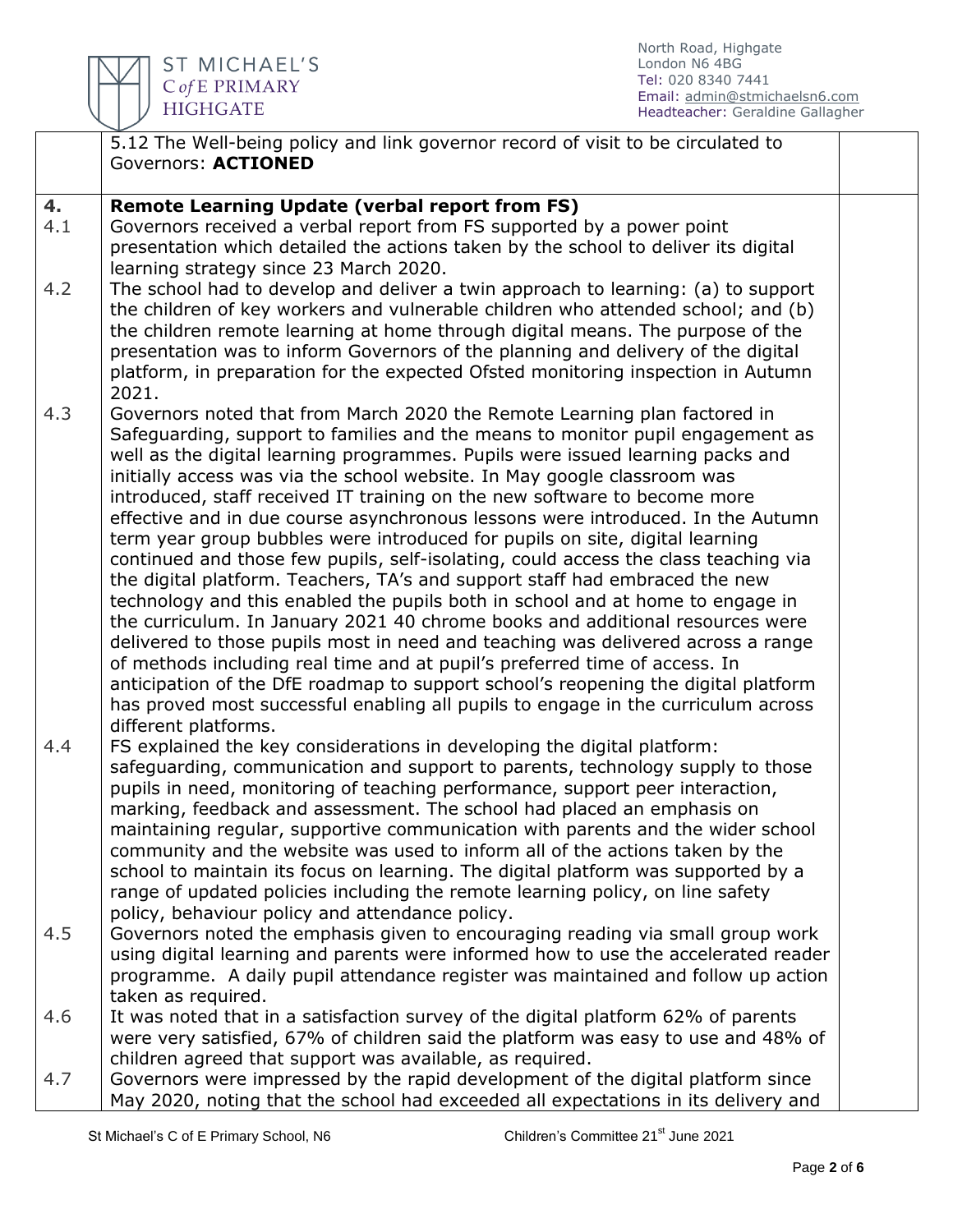

| 4.8       | support. It was noted that teachers were encouraged to be self-reliant in the use<br>of the google classroom and once training was delivered were proactive and keen<br>to develop their lessons. It was noted that SLT had led on this programme and<br>ensured that the needs and expertise of the different teachers was acknowledged<br>and training was tailored to their skillset.<br>Governors asked about future developments and noted that marking and the<br>uploading of new material could still be better refined and that was being planned.<br>It was noted that while pupils engaged in the google classroom they still preferred<br>being at school, engaging with peers and their teachers. It was noted that should a<br>child have to self-isolate the digital platform now enabled them to participate in<br>the live classroom. Governors thanked FS for her presentation and commended<br>the school for the significant transformation achieved in developing the online<br>digital platform. FS left the meeting at 18.11pm<br>Action: Governors to receive the Remote Learning slides. |  |
|-----------|-------------------------------------------------------------------------------------------------------------------------------------------------------------------------------------------------------------------------------------------------------------------------------------------------------------------------------------------------------------------------------------------------------------------------------------------------------------------------------------------------------------------------------------------------------------------------------------------------------------------------------------------------------------------------------------------------------------------------------------------------------------------------------------------------------------------------------------------------------------------------------------------------------------------------------------------------------------------------------------------------------------------------------------------------------------------------------------------------------------------|--|
| 5.<br>5.1 | <b>Education Recovery (GG verbal report)</b><br>GG described, for information, how the school was supporting pupils in their                                                                                                                                                                                                                                                                                                                                                                                                                                                                                                                                                                                                                                                                                                                                                                                                                                                                                                                                                                                      |  |
|           | education recovery.<br>(a) Teaching: emphasis on Quality First teaching, supported by focused CPD for<br>teachers and support staff. Assessments are being made through quizzes and low<br>level tests with results analysed to determine learning gaps. Essentials in Maths<br>and English were being identified and taught across the wider curriculum. There<br>was a strong focus on vocabulary and the delivery of a broad and engaging<br>curriculum. While staff absence is very low a focus remains on staff and pupil<br>welfare.<br>(b) Targeted academic support with pastoral support, tailored interventions and<br>the continued engagement with the national tutor programme. The school                                                                                                                                                                                                                                                                                                                                                                                                           |  |
| 5.2       | continues to maintain an excellent staff: pupil ratio. Years 5&6 were being<br>supported with catch-up tuition to ensure their preparation for secondary school.<br>(c) Wider strategies: outdoor learning provision, the new library, the PSHE<br>curriculum has been enhanced; trips/ events and residential stays are being<br>arranged again, clubs have re-started, music tuition has commenced, and pupils in<br>need have been supported with the issue of digital devices. Funding for FSM pupils<br>had been secured from the Educational Endowment Foundation. KA to investigate<br>if it is possible to secure funding again from Lady Gould Charity for a second year<br>or if it is limited to one year of funding only.                                                                                                                                                                                                                                                                                                                                                                             |  |
|           | Governors were encouraged by the focus on sustaining a high staff: pupil ratio in<br>the classroom at all levels from Nursery to Y6. This enables small group work and<br>tailored interventions as required. It was noted that staffing was expected to be<br>very stable for the next academic year which would also support the pupils<br>development.                                                                                                                                                                                                                                                                                                                                                                                                                                                                                                                                                                                                                                                                                                                                                         |  |
| 6<br>6.1  | Headteacher's verbal report<br>GG gave a verbal report supported by documents shared on screen with the<br>Committee. It was noted that the school planner detailed the key focus of the<br>week (by week) and the targeted activity $-$ such as moderation, writing,                                                                                                                                                                                                                                                                                                                                                                                                                                                                                                                                                                                                                                                                                                                                                                                                                                             |  |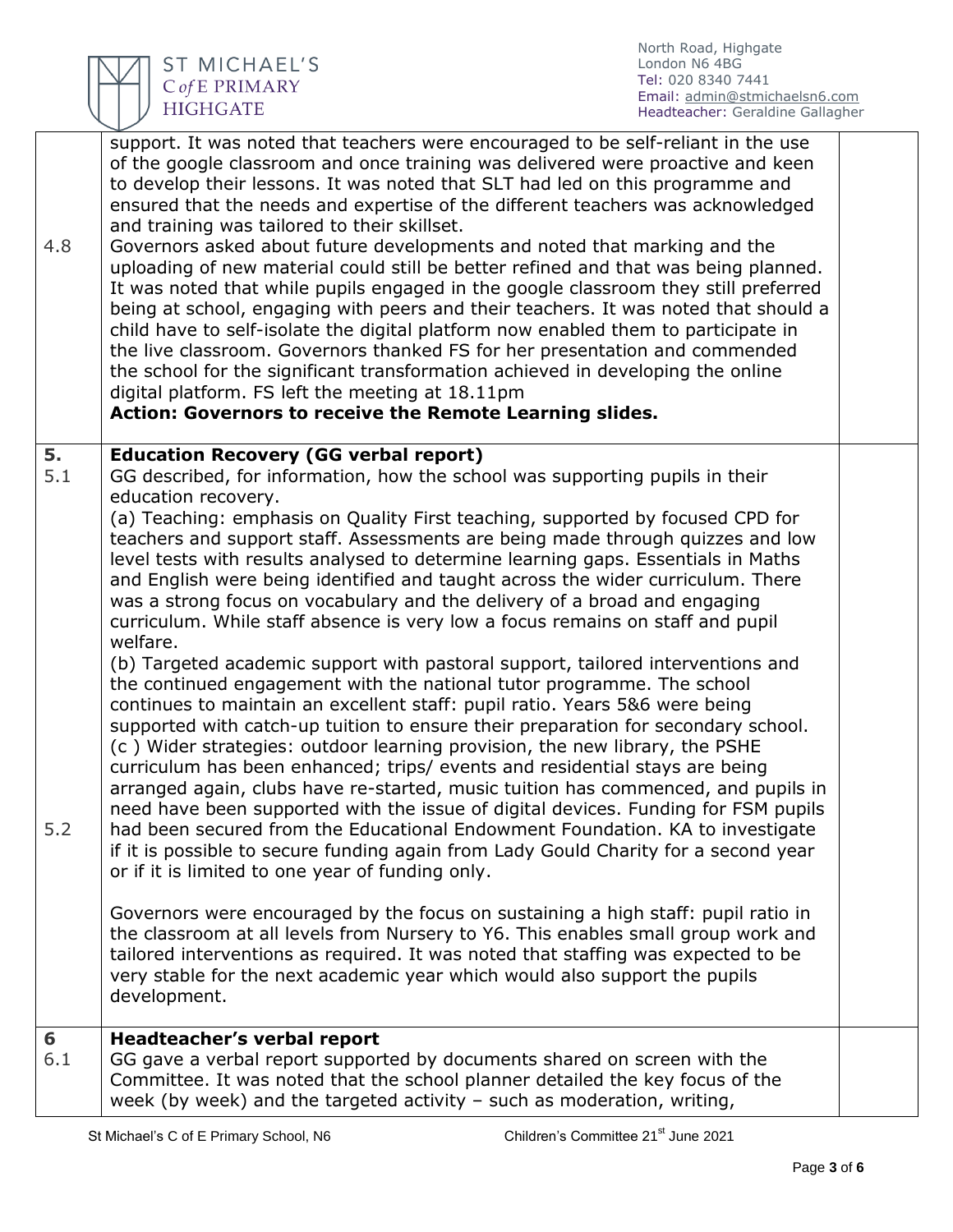

ST MICHAEL'S C of E PRIMARY **HIGHGATE** 

North Road, Highgate London N6 4BG Tel: 020 8340 7441 Email: [admin@stmichaelsn6.com](mailto:admin@stmichaelsn6.com) Headteacher: Geraldine Gallagher

| 6.2              | assessment tracker.                                                                                                                                                        |  |
|------------------|----------------------------------------------------------------------------------------------------------------------------------------------------------------------------|--|
|                  | It was noted that the BAME review had enabled the school to engage with its Black                                                                                          |  |
|                  | parents and get their input to a community action plan that encourages more                                                                                                |  |
|                  | parent voice. Parents had recommended the need for more cultural activities that                                                                                           |  |
| 6.3              | reflected BAME children's background Further meetings are scheduled for 29 June                                                                                            |  |
|                  | and 6 July.                                                                                                                                                                |  |
|                  | GG described the recent range of activities: INSET with a focus on the BAME                                                                                                |  |
|                  | agenda and First Aid; lesson observations; World Environment day on 5 June; Anti                                                                                           |  |
|                  | Racism week from 7 June; National Sports week from 14 June; National Wellbeing                                                                                             |  |
|                  | week; Y5 trip to Flatford on 28 June; STEAM week from 5 July; and the                                                                                                      |  |
|                  | arrangements for Term end on 19 July to include a church service and the Y6 play.                                                                                          |  |
|                  | A picnic will be arranged for parents of the new Nursery and Reception intake.                                                                                             |  |
| 6.4              | Governors were pleased to note the range and variety of activity planned for the                                                                                           |  |
|                  | pupils to Term end.                                                                                                                                                        |  |
|                  | Admissions: GG described the Pupil admissions context in LB Haringey with many                                                                                             |  |
|                  | schools reporting more vacancies than expected across the year groups. The                                                                                                 |  |
|                  | impact of Covid (working from home) and Brexit had combined to stimulate a                                                                                                 |  |
|                  | reported exodus of c800,000 people from the capital and this was having a London                                                                                           |  |
|                  | wide impact on school admissions. It was noted that a discussion had been                                                                                                  |  |
|                  | scheduled on proposed changes to the admissions boundary but this was now to                                                                                               |  |
|                  | be deferred to the Autumn term. It was noted that any change made by the school                                                                                            |  |
|                  | would impact on other local church school admissions, which was deemed                                                                                                     |  |
|                  | unacceptable. It was noted that the school roll was close to capacity but vacancies                                                                                        |  |
|                  | were present in Y4 and Y5: the aim was to fill these places before the October                                                                                             |  |
| 6.5              | census date. GG reported that the school would promote its vacancies through                                                                                               |  |
|                  | social media, banners on the school fences and by word of mouth.                                                                                                           |  |
|                  | Governors thanked GG for her report.                                                                                                                                       |  |
| $\overline{z}$ . | <b>Ofsted Review on Sexual Abuse: Recommendations</b>                                                                                                                      |  |
| 7.1              | Governors had received in advance of the meeting a lengthy and detailed report on                                                                                          |  |
|                  | the issue of reported cases of sexual abuse in education establishments, published                                                                                         |  |
|                  | by Ofsted. The discussion that followed was informed by the report and governors                                                                                           |  |
|                  | agreed that this was the first of several opportunities to discuss the topic and the                                                                                       |  |
|                  | implications for the school. A more detailed discussion would take place in the                                                                                            |  |
|                  | Autumn when the report would be aligned to the Safeguarding agenda.                                                                                                        |  |
| 7.2              | A summary of the key findings of the Report were noted: the need for staff to talk                                                                                         |  |
|                  | to pupils; to include the key issues within the curriculum; to encourage discussion                                                                                        |  |
|                  | on the issues; to ensure that PSHE includes the topic; and for more training be                                                                                            |  |
| 7.3              | given to teachers to support them in leading in class discussions.                                                                                                         |  |
|                  | It was noted that the recommendations for schools included (a) an internal audit of<br>data, (b) to complete a survey of pupils and parents (c) to set up pupil discussion |  |
|                  | groups (d) to review and as necessary amend the staff CPD training programme;                                                                                              |  |
|                  | (e) to review the available sanctions as set out in policies to manage pupil                                                                                               |  |
|                  | transgressions should they occur; and (f) to create an action plan with clear                                                                                              |  |
|                  | activities, responsibilities, timescales. It was recommended that Governors also                                                                                           |  |
|                  | receive training on the issue to be able to ask and respond to relevant questions or                                                                                       |  |
|                  | comments.                                                                                                                                                                  |  |
| 7.4              | Governors asked how the school would move forward in developing an action plan.                                                                                            |  |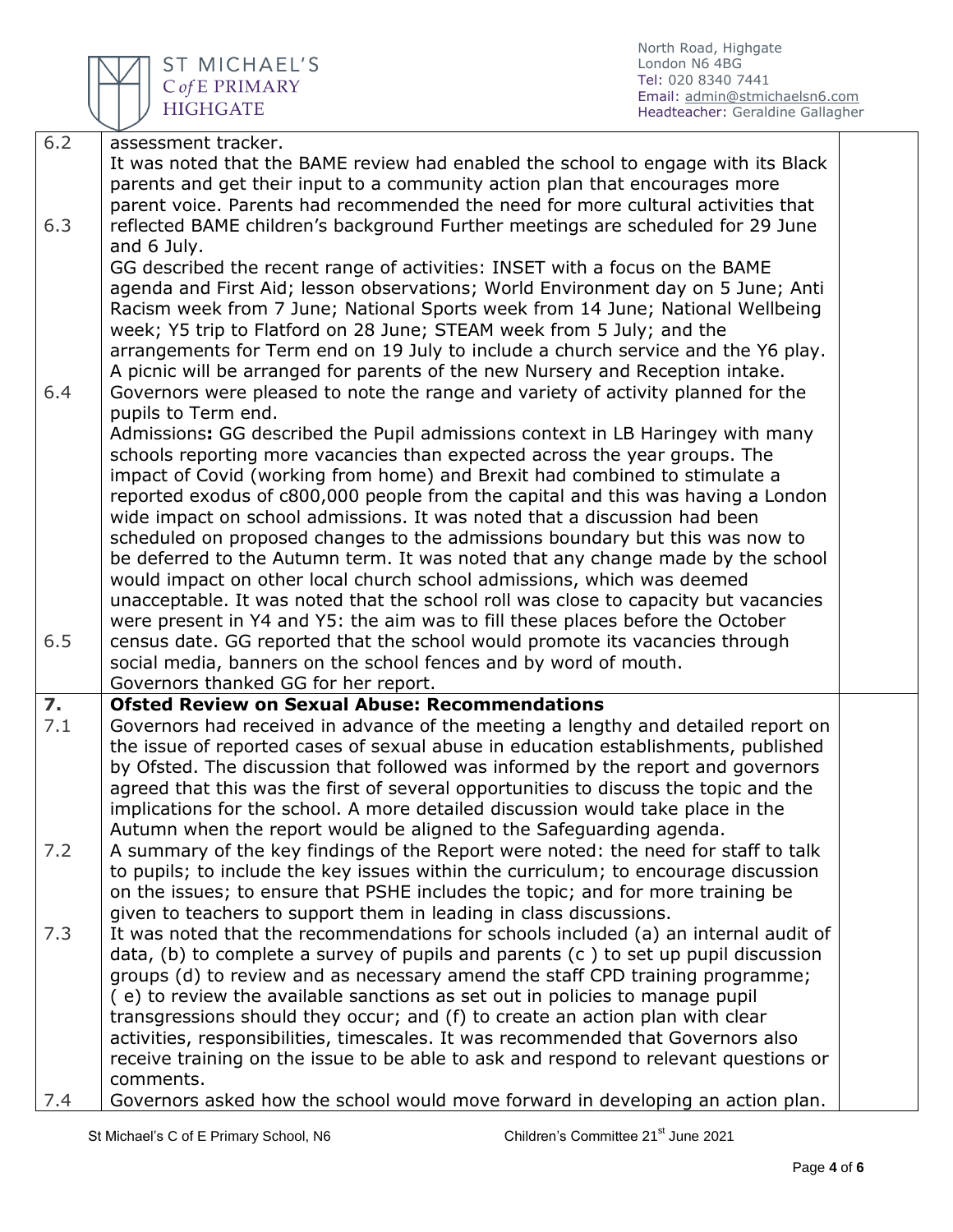

| 8.<br>8.1   | A priority was to provide staff with the appropriate training on the issues of the<br>topic so that they all are comfortable and confident in discussion with children. It<br>was noted that the school was in liaison with Highgate school on the topic and<br>together they would share knowledge and expertise, external contacts and<br>resources. Governors noted the actions being taken to engage with the issues<br>raised by the topic of sexual abuse.<br><b>Staff CPD</b><br>Governors had received a Staff CPD report in advance of the meeting, for<br>information. It was noted that CPD had continued during Lockdown; weekly<br>meetings were held with staff and key issues discussed. All staff had completed<br>training on the statutory issues - Prevent, Health and Safety, Fire Safety and Fire<br>Risk Assessment.                                                                          |  |
|-------------|---------------------------------------------------------------------------------------------------------------------------------------------------------------------------------------------------------------------------------------------------------------------------------------------------------------------------------------------------------------------------------------------------------------------------------------------------------------------------------------------------------------------------------------------------------------------------------------------------------------------------------------------------------------------------------------------------------------------------------------------------------------------------------------------------------------------------------------------------------------------------------------------------------------------|--|
| 9.<br>9.1   | <b>Curriculum Update</b><br>GG reported on the current activities around the delivery of the curriculum. It was<br>noted that teachers were monitoring performance and as learning gaps were<br>identified so interventions introduced to support remedial learning. A present<br>focus was embedding a wider vocabulary and to ensure that the "sticky<br>knowledge" (the key planks to wider learning) were properly embedded. Across<br>the year groups reading attainment levels were reported to be very good, writing<br>standards were also good, and generally attainment levels were positivIt was<br>noted that a good start had been made to ensure that issues of Black history and<br>identity were being covered in the curriculum. This was a work in progress and<br>would be further expanded upon at the September INSET. Specialist subject<br>teaching for KS2 was planned to resume in Autumn. |  |
| 10.<br>10.1 | <b>Chair's Verbal Report</b><br>The Chair was pleased to note the achievements of the remote learning<br>programme and the transformative impact of the digital strategy. The emphasis on<br>Quality First teaching was commended and the engagement with parents on the<br>BAME agenda was promising. There was more discussion required on the issue of<br>managing instances of reported sexual abuse and its impact on pupil development<br>and behaviour. The Chair thanked GG, FS and the staff for their sustained efforts<br>supporting all pupils in their education.                                                                                                                                                                                                                                                                                                                                      |  |
| 11.         | <b>Any Other Business</b>                                                                                                                                                                                                                                                                                                                                                                                                                                                                                                                                                                                                                                                                                                                                                                                                                                                                                           |  |
| 11.1        | There was no further business and no Part 2 confidential items.                                                                                                                                                                                                                                                                                                                                                                                                                                                                                                                                                                                                                                                                                                                                                                                                                                                     |  |
| 12          | <b>Date of Next Meeting</b>                                                                                                                                                                                                                                                                                                                                                                                                                                                                                                                                                                                                                                                                                                                                                                                                                                                                                         |  |
|             | Wednesday 20 October 2021 at 5.30pm                                                                                                                                                                                                                                                                                                                                                                                                                                                                                                                                                                                                                                                                                                                                                                                                                                                                                 |  |

There being no further Part 1 business and no Part 2 business the meeting closed at 19.10pm

## **Signed**

St Michael's C of E Primary School, N6